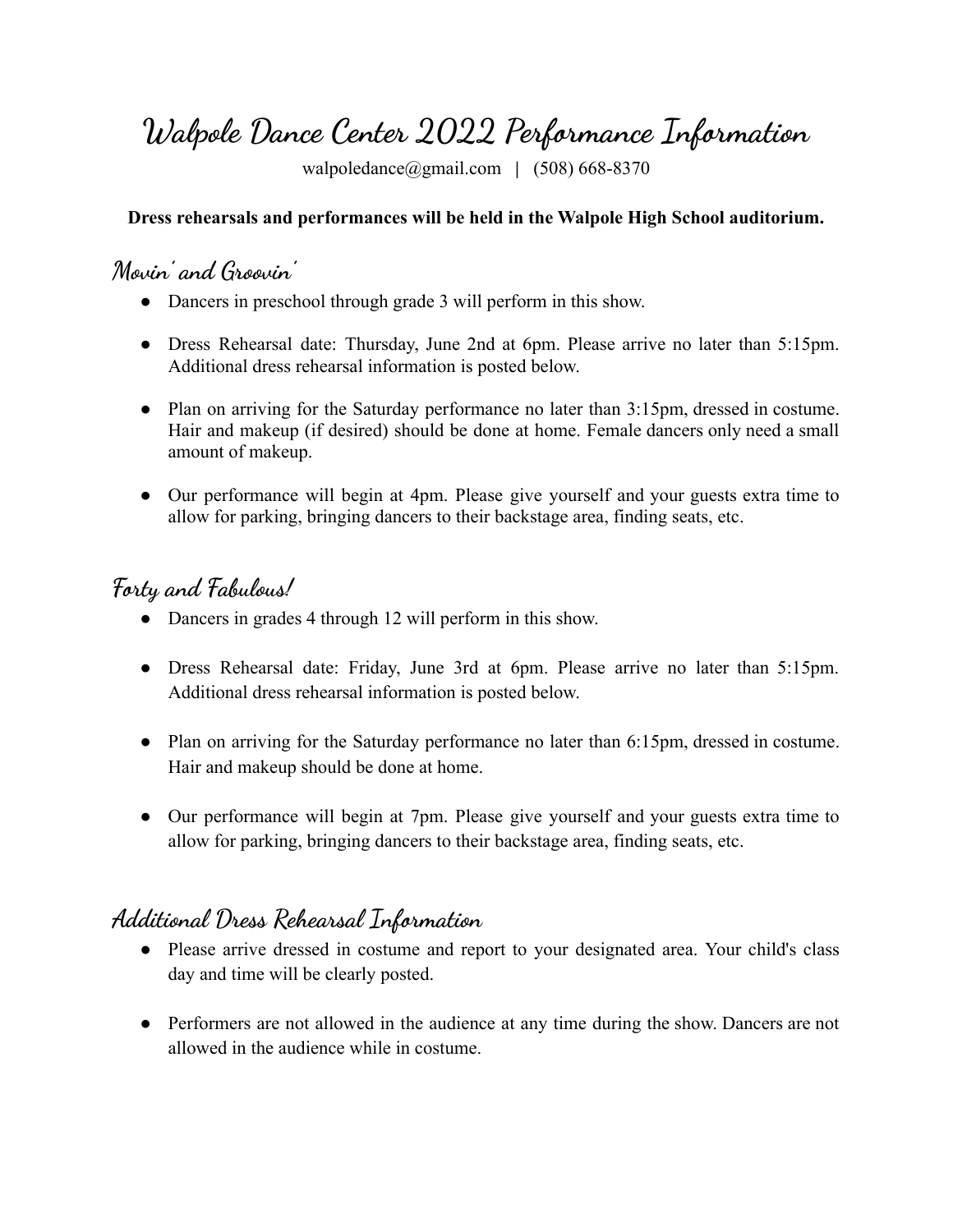- Our older students will supervise children in the Movin' and Groovin' show. They will be wearing red shirts and name tags. These girls are backstage to change shoes and costumes, make bathroom visits, bring the dancers to and from the stage, and supervise their assigned class at all times. Please do not take your child from his/her class between dances.
- Do not bring extra visitors to the dressing area. The fewer people we have backstage, the less confusing it will be for our staff and our dancers.
- Dress rehearsals are closed to visitors. Only parents are allowed into the rehearsal.
- You may take pictures and videos during dress rehearsal but no flash photography or videos will be allowed during performances.

#### **Costume Information**

- Please put your dancer's name on everything!
- All female ballet students must wear their hair in a bun. Use hair gel, bobby pins, hair nets, and hair spray to secure the dancer's hair. Children with short hair must have it pulled back away from their face.
- Please check with your child's instructor for information on how to style hair for jazz, tap, modern, lyrical, and hip hop classes, as hair styles depend upon the costume. All dancers in the class must have the same hair style.
- Secure all headpieces with bobby pins. Shake your head upside down to check that the headpiece is secure.
- Tuck in bows on ballet slippers and double knot jazz and tap shoes.
- Straps on ballet costumes must be secured straight back. Please do not crisscross them or tie them around the neck.
- No jewelry, nail polish, or temporary tattoos are allowed.
- Tights are sufficient for younger dancers. Underwear should not be worn under costumes, as it will show on stage. Dancers in the Forty and Fabulous! show are strongly advised to wear a nude bodyliner with clear plastic straps under their costumes. We highly recommend ordering through Discount Dance Supply. (www.discountdance.com)